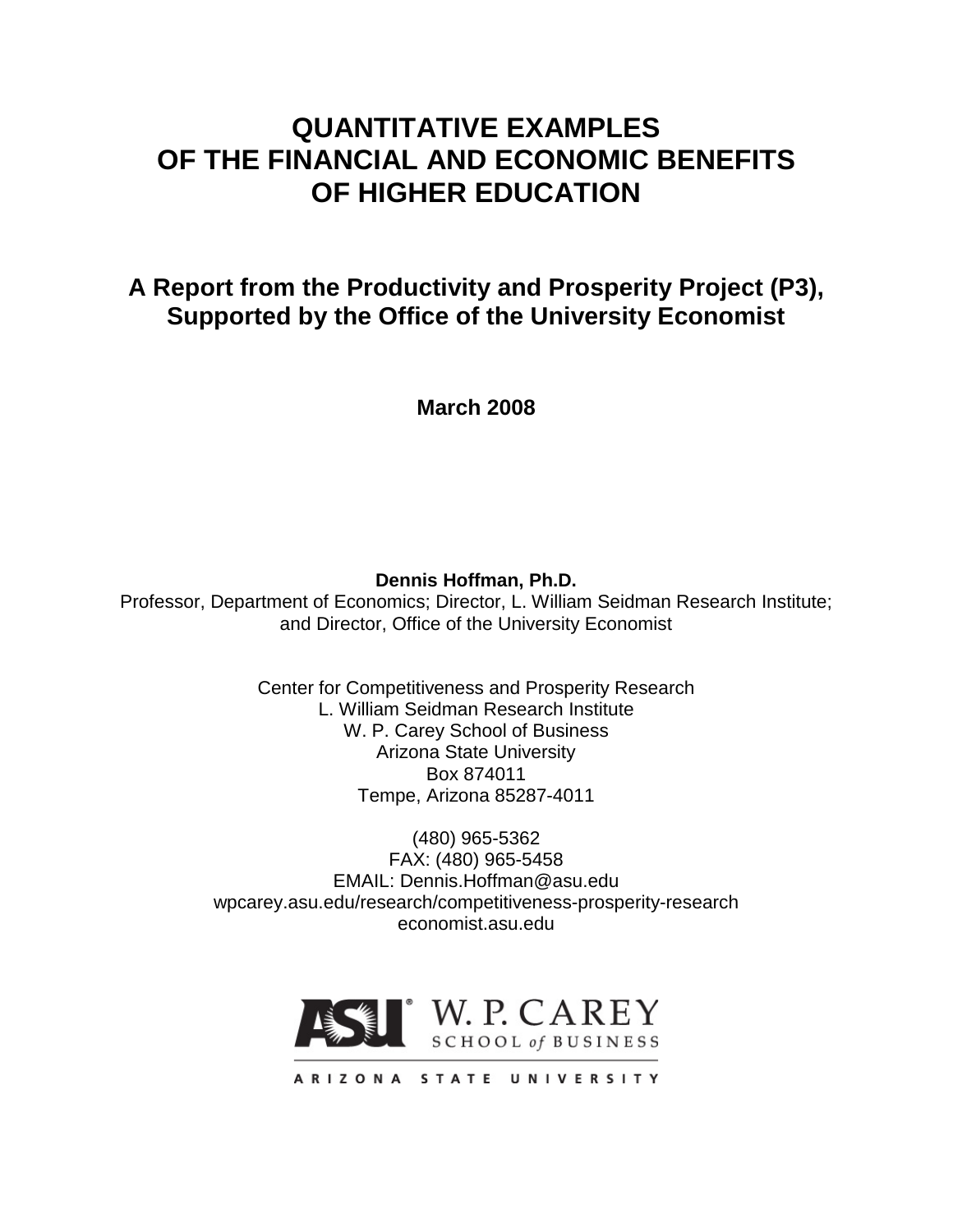# **TABLE OF CONTENTS**

# **LIST OF TABLES**

| 1. Number of Workers Age 18 to 64 and Earnings by Educational Attainment in Arizona in 1999 | 5 |
|---------------------------------------------------------------------------------------------|---|
| 2. Estimated Number of Workers Age 18 to 64 and Earnings by Educational Attainment in       | 6 |
| Arizona in 2006                                                                             |   |
| 3. Simulated Number of Workers Age 18 to 64 and Earnings by Educational Attainment in       | 7 |
| Arizona in 2006 Assuming a 1 Percentage Point Increase in the Share With a Bachelor's       |   |
| Degree or More                                                                              |   |
| 4. Total Earnings in Arizona in 2006 Before and After a 1 Percentage Point Increase in the  | 7 |
| Share With a Bachelor's Degree or More                                                      |   |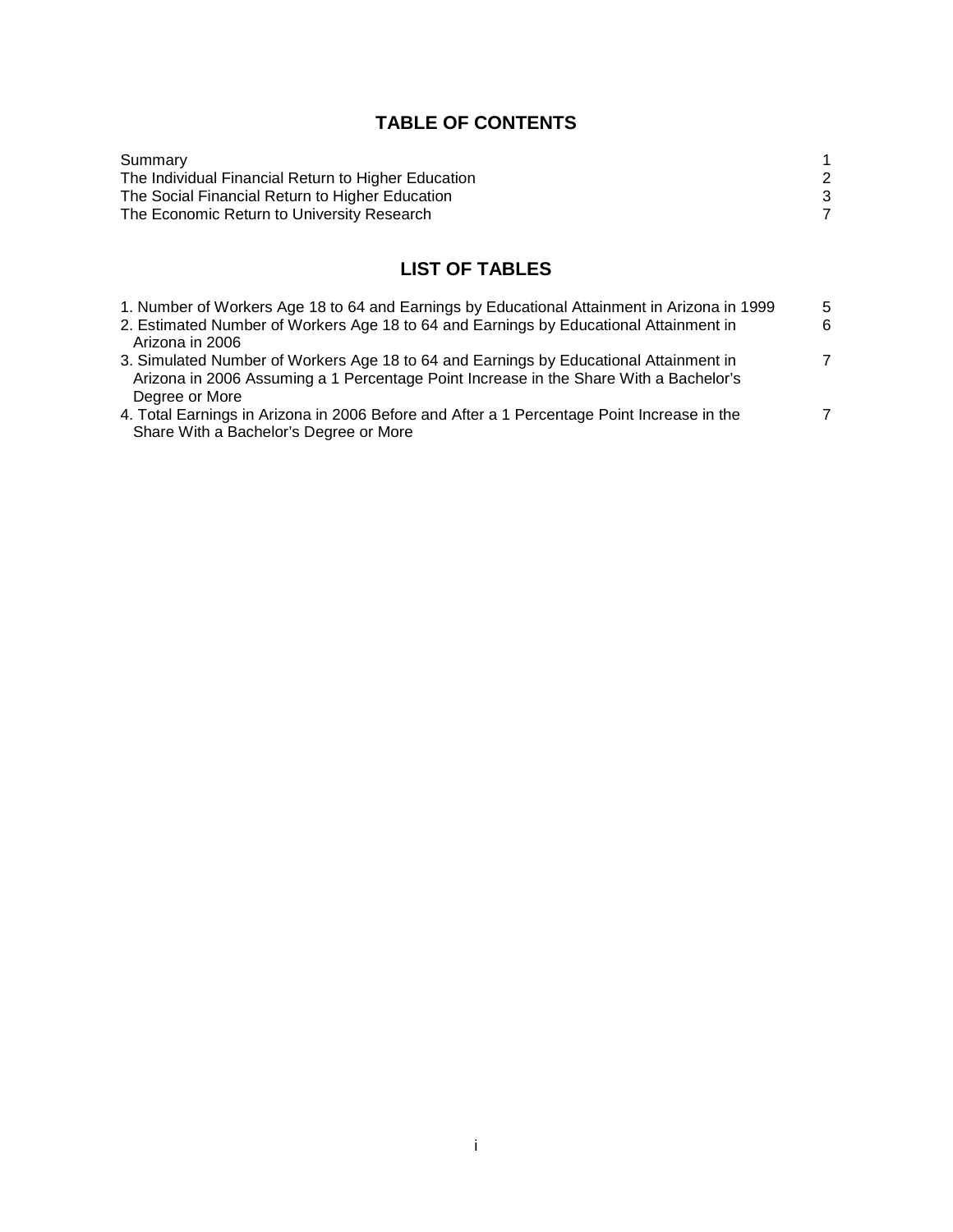#### **SUMMARY**

Universities provide numerous benefits to the community in which they are located. This report focuses on three of the financial/economic benefits.

## **Individual Financial Benefits of Higher Education**

Earnings increase with educational attainment. Over the working life of an individual, the financial benefits of additional educational attainment become large. For example, earnings of an individual with a bachelor's degree average \$17,000 per year higher than those with only a high school diploma even after netting out the cost of tuition and foregone earnings while in college. If an individual works for 44 years after graduating (from age 22 through 65), the net financial benefit of the university degree to the individual accumulates to around \$750,000.

If the comparison is made between those with a bachelor's degree and those with some college, the financial benefit of the bachelor's degree is somewhat less. However, a large increase in earnings occurs with the completion of the bachelor's degree (another large gain is realized with the completion of a postgraduate degree).

If 1,000 individuals per year received a bachelor's degree instead of stopping their education earlier and obtained a suitable job in Arizona, earnings in Arizona would be higher than under the status quo, with the impact rising over time. After 44 years, the additional earnings of those individuals who went on to complete a bachelor's degree versus those stopping with a high school diploma would be nearly \$750 million per year. For Arizona to realize the additional earnings, job quality in the state must improve such that instead of the creation of 1,000 jobs per year that are filled by less educated individuals, 1,000 jobs are created that require a bachelor's degree.

## **Social Financial Benefits of Higher Education**

While individuals particularly benefit financially from enhancing their educational attainment, the financial benefits of increased educational attainment "spillover" to all workers in the area. A 1 percent increase in the proportion of college-educated workers in an area has been estimated to raise wages by 1.9 percent among those with less than a high school diploma, 1.6 percent among high school graduates, 1.2 percent among those with some college, and 0.4 percent among university graduates (beyond the increase in wages realized by the new university graduates).

Based on the size of the Arizona workforce and estimated earnings per worker in 2006, overall earnings in Arizona would be \$2.1 billion per year higher if a 1 percentage point increase in the share of workers with a university degree were achieved. This is an increase of 1.7 percent in aggregate earnings. Currently, an additional 30,000+ college graduates are needed to achieve a 1 percent increase in the proportion of college-educated workers in Arizona.

An increase in the share of college-educated individuals in the Arizona workforce could be achieved through higher educational attainment of net migrants to Arizona and/or through improving the educational attainment of those already in the state. However, to retain more highly educated workers, a higher proportion of the jobs created in Arizona will need to require a bachelor's degree or more. Thus, any strategy to enhance the educational attainment of Arizonans needs to be paired with an economic development strategy to create a greater share of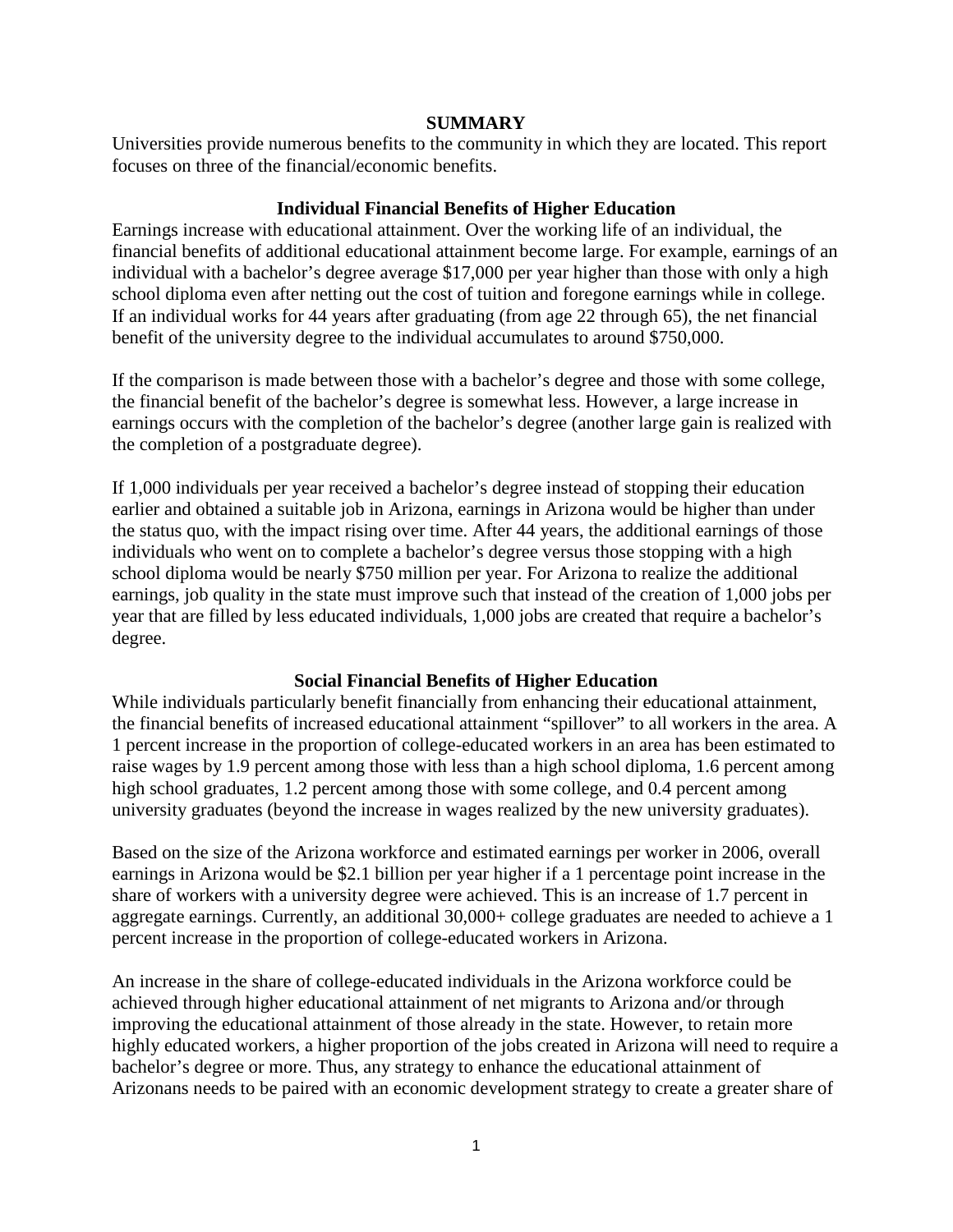higher-quality jobs. Whether the improvement in educational attainment results from migration or from more graduates from Arizona universities, an additional 30,000+ college graduates over and above the state's natural rate of growth in number of college graduates likely will take years to achieve.

## **The Economic Benefits of University Research**

Research grants and awards to the state's universities from sources such as the federal government and private foundations have an impact on the state economy in three ways. The first effect is the standard economic impact that results from the university's expenditure of the research funds. The second impact comes from private-sector companies that license university technology, and start-up and spinoff companies that originate with university research. The third effect is the result of spillovers from university research to the private sector other than to the spinoffs, start-ups, and licensees.

The total impact of university research in Arizona has not been determined with certainty. However, studies conducted elsewhere suggest that the multiplier could be as high as 7 or 8. Thus, a \$100 million research grant could have a total effect in the state of approximately \$750 million.

# **THE INDIVIDUAL FINANCIAL RETURN TO HIGHER EDUCATION**

Individual earnings are directly related to educational attainment. Those with a high school diploma earn more than those who did not graduate from high school, those who received some college credits earn more than those whose education ended with a high school diploma, those with a bachelor's degree earn more than those with some college credits, and those with a graduate degree earn more than those with a bachelor's degree as their highest attainment. In particular, those with a bachelor's degree earn substantially more than those with some college credits. A postgraduate degree provides an additional boost in earnings.

Earnings vary widely with educational attainment. For example, 2000 census data revealed that average annual earnings of individuals with a bachelor's degree was from 74 to 87 percent higher (depending on age) than the earnings of individuals whose maximum educational attainment was a high school diploma. Over a career, an individual with a bachelor's degree earns on average in excess of \$1 million more than a counterpart with only a high school diploma. Based on a cost-benefit analysis over a person's working life, the expected net return from an individual's payment of tuition and fees and foregone income while obtaining a bachelor's degree is in excess of 11 percent, a rate that compares favorably with real returns on most financial assets.

The differential in earnings based on educational attainment has increased over time. For example, for full-time male workers between the ages of 35 and 44, the earnings differential between those having a bachelor's degree and those with a high school diploma has risen from 38 percent in the 1980-84 period to 94 percent in 2000-03. This rising differential constitutes the principal evidence for the emerging "knowledge economy."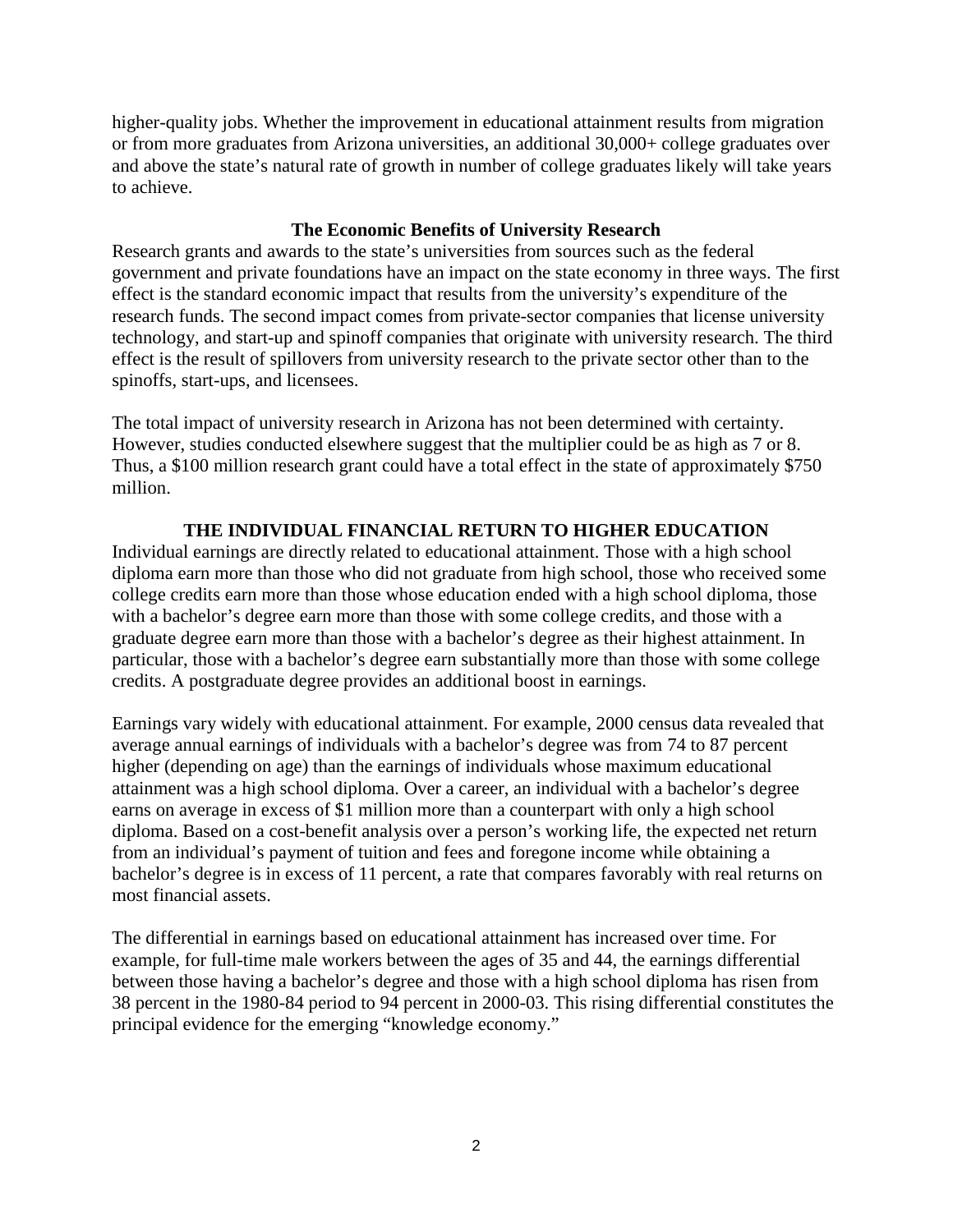#### **Calculation of the Return**

In order to calculate the financial benefit of obtaining a bachelor's degree, it is necessary to consider the expenses of college tuition and foregone earnings while attending college as well as the higher earnings realized after completing the degree. Because the costs and benefits occur at different times over a long span of years, the figures must be discounted to present value. A 4 percent inflation-adjusted annual discount rate is assumed. The result of these calculations is an annualized net benefit of about \$17,000 per year in obtaining a bachelor's degree relative to a high school diploma being the highest attainment. If an individual works for 44 years after graduating (from age 22 through 65), the benefit of the university degree accumulates to around \$750,000. A lower assumed discount rate results in a lesser net benefit.

If the comparison is made between those with a bachelor's degree and those with some college, the financial benefit of the bachelor's degree is somewhat less. However, a large increase in earnings occurs with the completion of the bachelor's degree (another large gain is realized with the completion of a postgraduate degree).

If 1,000 individuals per year received a bachelor's degree instead of stopping their education earlier and obtained a suitable job in Arizona, earnings in Arizona would be higher than under the status quo, with the impact rising over time. After 44 years, the additional earnings of those individuals who went on to complete a bachelor's degree versus those stopping with a high school diploma would be nearly \$750 million per year.

#### **Discussion**

For Arizona to realize the additional earnings, job quality in the state must improve such that instead of the creation of 1,000 jobs per year that are filled by less educated individuals, 1,000 jobs are created that require a bachelor's degree. Further, since some individuals do not participate in the workforce, at least consistently for the 44 years, more than 1,000 additional college graduates would be needed to realize an addition of 1,000 college-educated members of the workforce.

The aggregate financial benefit to the area that eventually would reach \$750 million per year is a net figure in that tuition costs and foregone earnings while in school have been included. However, the analysis does not consider additional costs realized by the universities and economic development organizations to implement a program that provides a university education to more people and provides more jobs suitable to those with a bachelor's degree. Thus, this figure is an aggregate of the individual return but not a measure of the societal return.

## **THE SOCIAL FINANCIAL RETURN TO HIGHER EDUCATION**

In his 2004 *Journal of Econometrics* paper, "Estimating the Social Return to Higher Education: Evidence from Longitudinal and Repeated Cross-Sectional Data," Enrico Moretti estimated the effect on the earnings of all working adults from increasing the proportion of the workforce with a university degree. He used the Public Use Microdata Sample (PUMS) from the 1980 and 1990 censuses, classifying the maximum educational attainment reported by individuals into four groups: less than a high school diploma, high school graduate, some college, and bachelor's degree or more.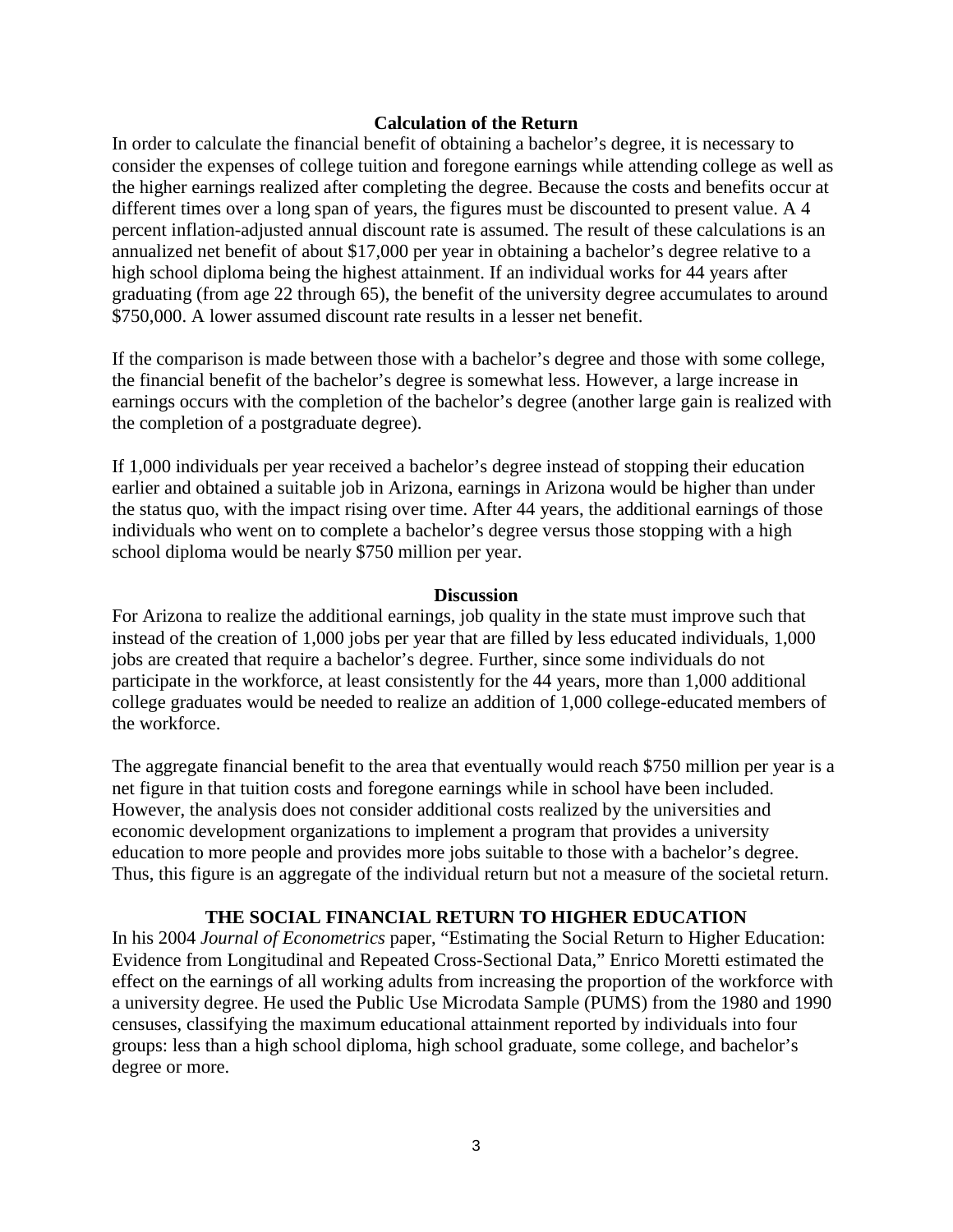Moretti found that a 1 percentage point increase in the share of college graduates (alternatively, a "1 percent increase in the proportion of college-educated workers") raised wages in each educational attainment group:

- 1.9 percent among those with less than high school diploma
- 1.6 percent among high school graduates
- 1.2 percent among those with some college
- 0.4 percent among college graduates.

In other words, it is not just individuals who benefit financially from enhancing their educational attainment. Instead, the benefits "spill over" to all workers.

Moretti was not as specific as needed to be able to confidently interpret his results. He mentions using PUMS records for working adults, without specifying the age range used to define adults. Similarly, he appears to measure earnings in terms of hourly wages (in log form in the regression), but does not specify how he calculated the hourly wage. Thus, the readily available measures of earnings used below may not exactly correspond to the data he used in his calculations. It is assumed that his general finding that enhanced educational attainment benefits all workers, not just those achieving the greater education, can be generalized to all measures of earnings and to all age groups.

## **2000 Census for Arizona**

The Census Bureau provided mean earnings (in 1999) by educational attainment in their special file PHC-T-39. Figures were produced for the 18-to-64 age group, both for all individuals who worked during 1999 and for full-time, year-round workers. These data were produced from the entire one-in-eight sample of households who completed the long-form of the census questionnaire, rather than from the 5 percent PUMS sample.

More categories of educational attainment were produced by the Census Bureau than used by Moretti, so the data are collapsed into the four Moretti categories in Table 1. Of all workers 18 to-64 years old, 23.95 percent had at least a bachelor's degree in Arizona in 1999, not much different from the 23.53 percent of all individuals 25 or older, the standard Census Bureau presentation of educational attainment. (Of those 18-to-64 who worked full-time year-round, the share was higher at 26.3 percent.)

Without changing the overall number of workers, in order to meet the Moretti specification of a 1 percentage point increase in share with a bachelor's degree, the state would have needed an additional 24,514 workers with a college degree (a 4.2 percent increase in the number with at least a bachelor's degree). Based on the earnings figures in the table and the percentage increases in earnings specified by Moretti, annual earnings would have been between \$346 and \$388 higher in each of the three categories of educational attainment less than a college degree and \$205 higher for those with at least a bachelor's degree.

Looking at only full-time, year-round workers, the required increase in number with a university degree would be 14,721, a 3.8 percent increase in the number with at least a bachelor's degree. The increases in earnings would have been between \$449 and \$490 in the three categories of educational attainment less than a bachelor's degree, and \$245 for college graduates.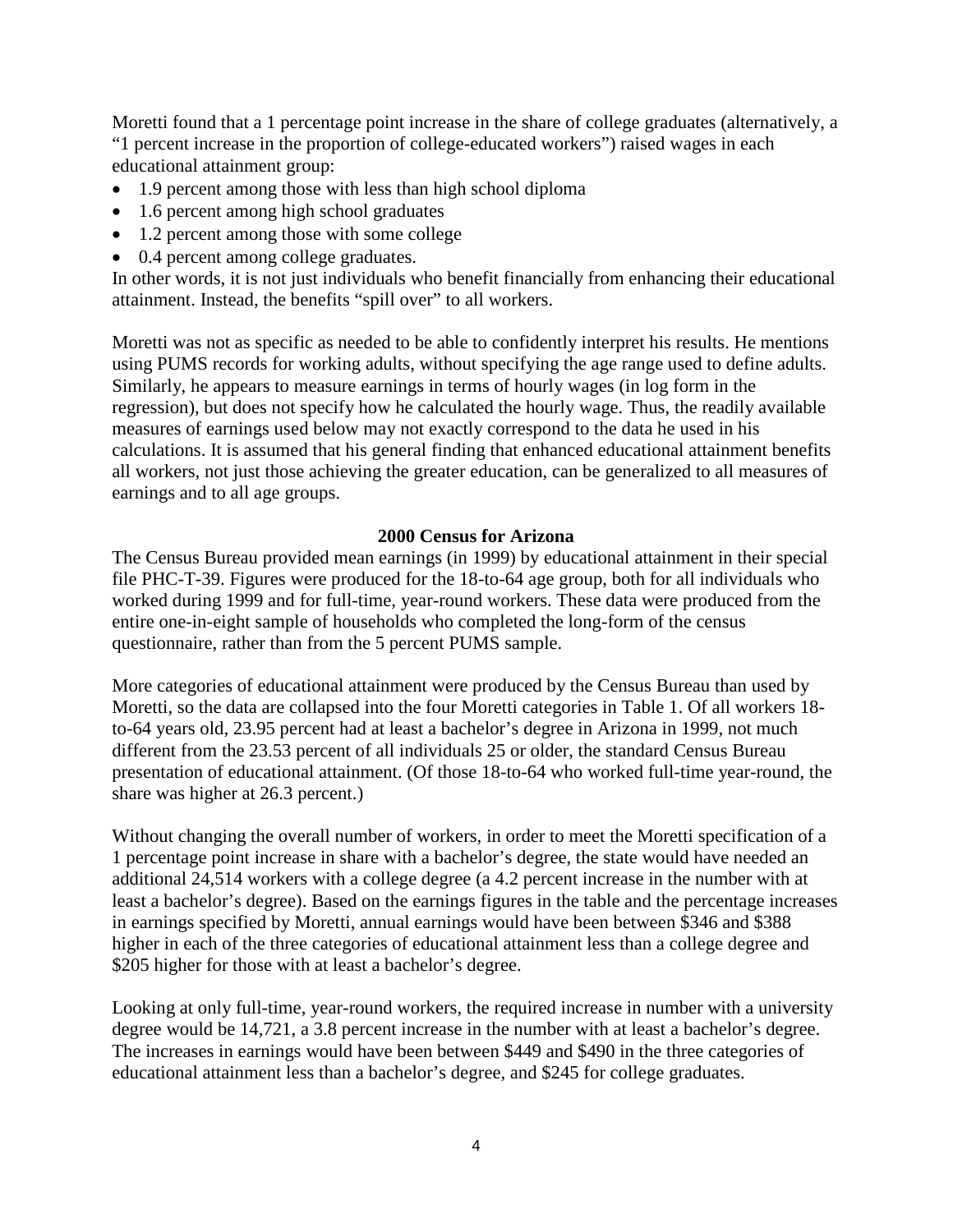## **TABLE 1 NUMBER OF WORKERS AGE 18 TO 64 AND EARNINGS BY EDUCATIONAL ATTAINMENT IN ARIZONA IN 1999**

|                               | All Who Worked During 1999 |                 | <b>Full-Time, Year-Round Workers</b> |                 |
|-------------------------------|----------------------------|-----------------|--------------------------------------|-----------------|
|                               | Number of                  | Mean            | Number of                            | Mean            |
| <b>Educational Attainment</b> | <b>Workers</b>             | <b>Earnings</b> | <b>Workers</b>                       | <b>Earnings</b> |
| Total                         | 2,451,367                  | \$31,638        | 1,472,067                            | \$40,482        |
| Less than High School         | 391,114                    | 18.200          | 183.220                              | 24.194          |
| <b>High School Graduate</b>   | 559.841                    | 24.271          | 335.228                              | 30,655          |
| Some College                  | 913,312                    | 29.343          | 566.048                              | 37,380          |
| Bachelor's Degree or More     | 587,100                    | 51.185          | 387,571                              | 61,209          |

Source: U. S. Department of Commerce, Census Bureau, PHC-T-39.

### **Updating the 2000 Census Data**

The American Community Survey (ACS) for 2005 and 2006 can be used to update some of the 2000 census data, but ACS sampling error is large. Some of the detailed data are not readily available and estimating such figures from the PUMS files for the ACS would not result in reasonable results due to very substantial sampling error.

Overall, for the population 25 and older, educational attainment is higher in the 2005 and 2006 ACS than in the 2000 census. While some increase is expected due to the deaths of older individuals from cohorts in which relatively little educational attainment was the norm, the accuracy of the 2 percentage point gain in the share of college graduates between 2000 and 2005 is questionable. Similarly, the earnings data show questionable changes between 1999 and 2005 and between 2005 and 2006.

Thus, reasonably accurate updated data do not exist for the number of workers by educational attainment and the mean earnings by attainment category. It is assumed that educational attainment among the workforce did not change between 2000 and the current time (which is not inconsistent with a gain in the entire 25-and-older population since the educational attainment of retirees is assumed to have increased since 2000). Further, it is assumed that average earnings rose at the same rate in each of the educational attainment categories.

U.S. Bureau of Economic Analysis (BEA) data can be used as a proxy to estimate increases in the size of the overall workforce and changes in overall earnings since 1999; the latest BEA data are for 2006. However, instead of measuring working individuals, the BEA employment figure is a count of jobs (including proprietors as well as wage and salary workers); some individuals work more than one job and thus are counted more than once in the BEA data. BEA employment rose 23.69 percent in Arizona between 1999 and 2006. Assuming that the relationship between jobs and working individuals did not change between 1999 and 2006, the number working in 2006 also was 23.69 percent higher than in 1999, or an increase of 580,661 from 2,451,367 to 3,032,028. Assuming the inflation-adjusted increase between 1999 and 2006 in BEA average earnings by job of 8.9 percent also held for average earnings by individual, mean earnings rose from \$31,638 in 1999 (\$37,682 in 2006 dollars) to \$41,036. The estimated number of workers and earnings in 2006 are shown in Table 2.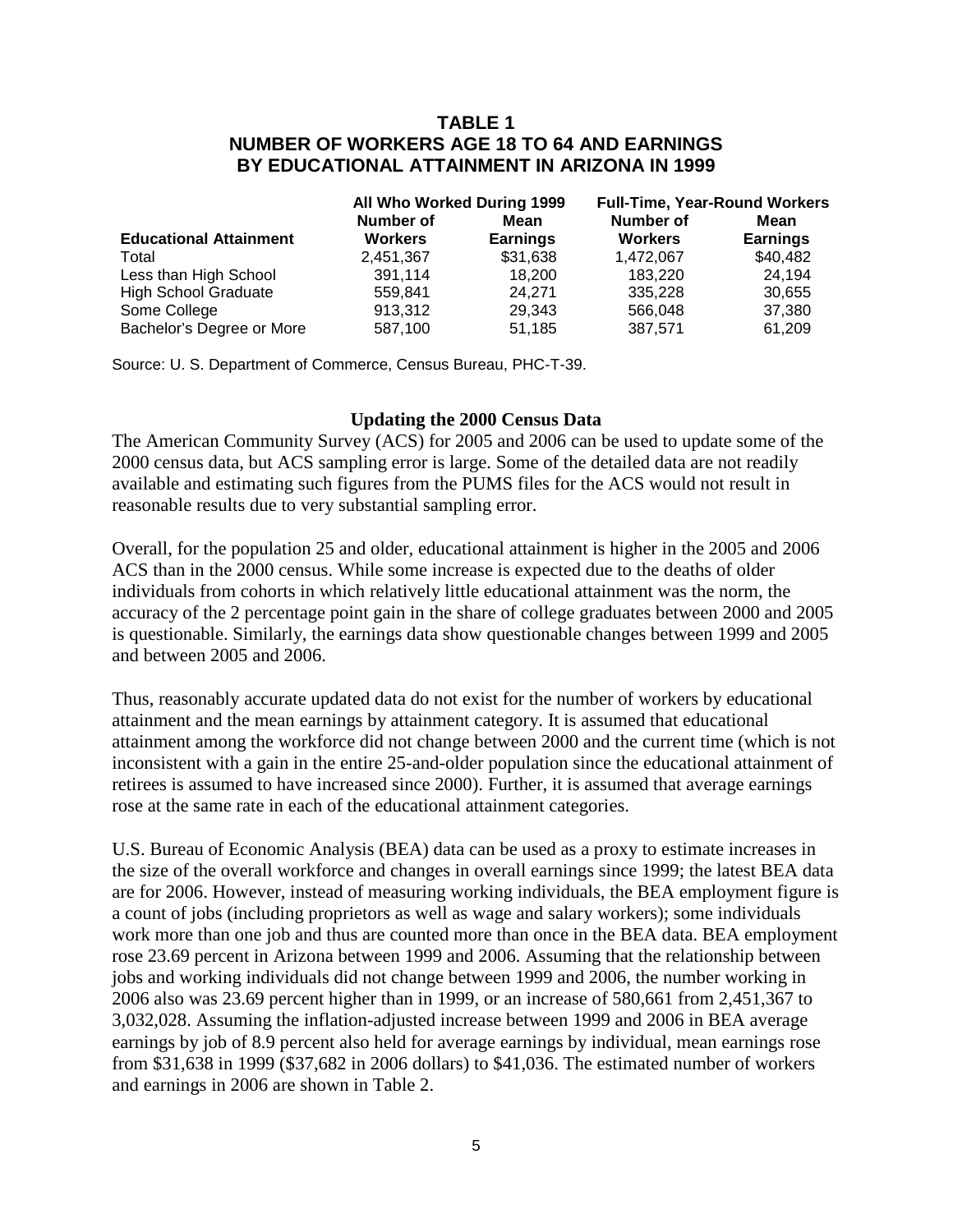# **TABLE 2 ESTIMATED NUMBER OF WORKERS AGE 18 TO 64 AND EARNINGS BY EDUCATIONAL ATTAINMENT IN ARIZONA IN 2006**

|                               | All Who Worked During 2006 |                 | <b>Full-Time, Year-Round Workers</b> |                 |
|-------------------------------|----------------------------|-----------------|--------------------------------------|-----------------|
|                               | Number of                  | Mean            | Number of                            | Mean            |
| <b>Educational Attainment</b> | <b>Workers</b>             | <b>Earnings</b> | <b>Workers</b>                       | <b>Earnings</b> |
| Total                         | 3,032,028                  | \$41,036        | 1,820,759                            | \$52,507        |
| Less than High School         | 483,758                    | 23,606          | 226,620                              | 31.381          |
| <b>High School Graduate</b>   | 692,452                    | 31.481          | 414.634                              | 39,760          |
| Some College                  | 1,129,650                  | 38,059          | 700,129                              | 48,483          |
| Bachelor's Degree or More     | 726,168                    | 66,390          | 479.376                              | 79.391          |

Source: Estimated, see text.

The results of a 1 percentage point increase in the share of workers with a university degree are presented in Table 3. An additional 30,320 individuals with at least a bachelor's degree are assumed to come from the "some college" category. Mean earnings in Table 3 reflect the spillover effects estimated by Moretti by attainment category applied to the earnings in Table 2.

Table 4 shows the aggregate earnings figures calculated from the number of workers and mean earnings in Table 2 ("before") and Table 3 ("after"). Based on the size of the workforce in 2006, overall earnings in Arizona would be \$2.1 billion per year — \$126.551 billion less \$124.422 billion — higher if a 1 percentage point increase in the share of workers with a university degree occurred. This is an increase of 1.7 percent. Among full-time, year-round workers, the increase would be \$1.5 billion (1.6 percent).

#### **Discussion**

An increase in the share of college-educated individuals in the Arizona workforce could be achieved through higher educational attainment of net migrants to Arizona or through improving the educational attainment of those already in the state. An increase in the share of more highly educated in-migrants and/or a decrease in the share of highly educated out-migrants would raise educational attainment in Arizona. However, to achieve a more highly educated workforce, a higher proportion of the jobs created in Arizona will need to require a bachelor's degree or more.

Similarly, an increase in the share of college-educated individuals in the Arizona workforce could result from enhanced educational attainment of Arizona's youths and young adults. As with migrants, however, job quality in Arizona needs to be enhanced in order to retain these more highly qualified individuals. While an improvement in the educational attainment of workers in Arizona might result in somewhat better overall job quality, this would occur only with a lag. Further, it is unlikely that improving educational attainment alone would have the effect of creating enough high-quality jobs to meet the demand of the increased number of college graduates. Thus, any strategy to enhance the educational attainment of Arizonans needs to be paired with an economic development strategy to create a greater share of higher-quality jobs.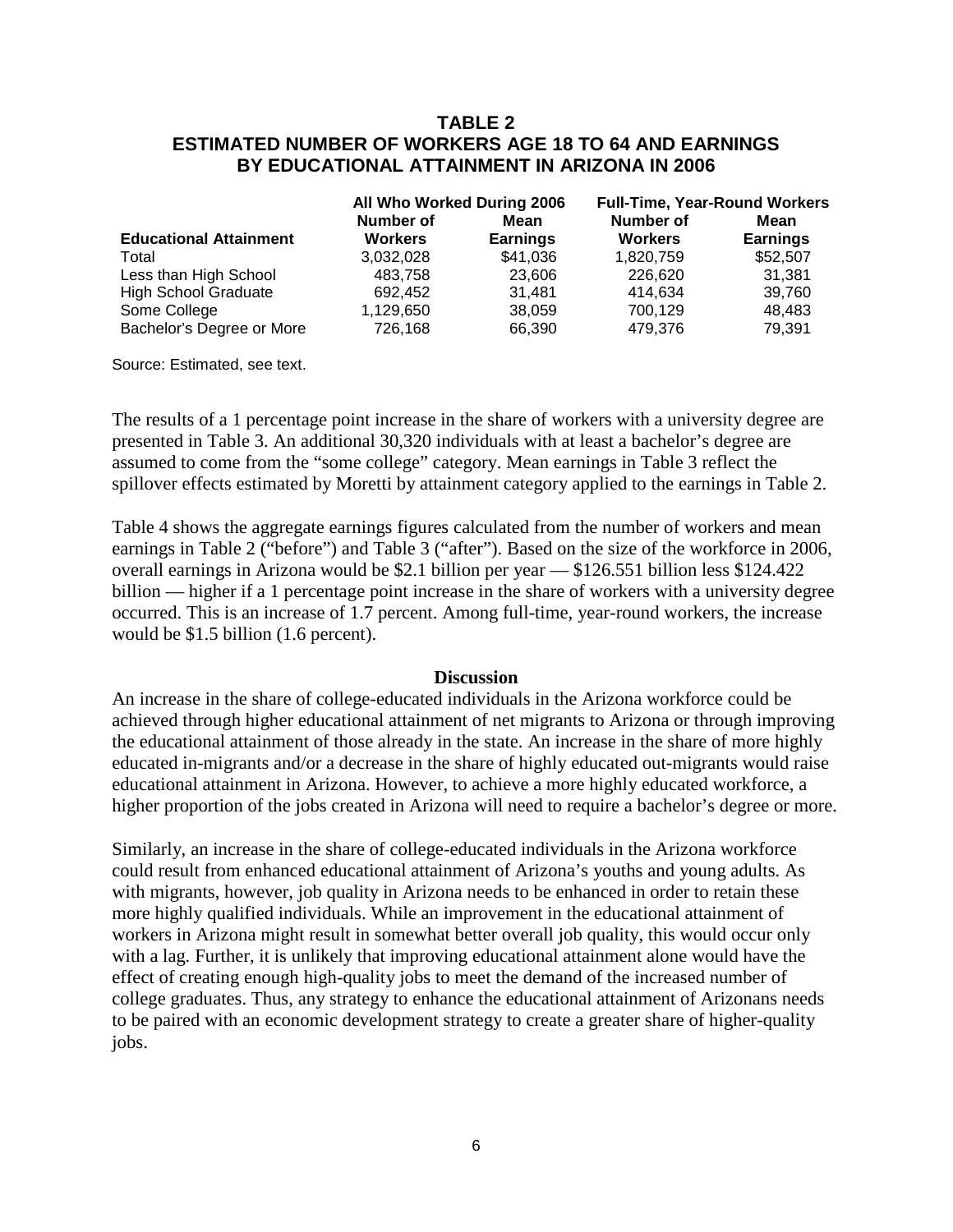## **TABLE 3**

# **SIMULATED NUMBER OF WORKERS AGE 18 TO 64 AND EARNINGS BY EDUCATIONAL ATTAINMENT IN ARIZONA IN 2006 ASSUMING A 1 PERCENTAGE POINT INCREASE IN THE SHARE WITH A BACHELOR'S DEGREE OR MORE**

|                               | All Who Worked During 2006 |                 | <b>Full-Time, Year-Round Workers</b> |                 |
|-------------------------------|----------------------------|-----------------|--------------------------------------|-----------------|
|                               | Number of                  | Mean            | Number of                            | Mean            |
| <b>Educational Attainment</b> | <b>Workers</b>             | <b>Earnings</b> | <b>Workers</b>                       | <b>Earnings</b> |
| Total                         | 3,032,028                  | \$41,738        | 1,820,759                            | \$53,339        |
| Less than High School         | 483.758                    | 24,055          | 226,620                              | 31.977          |
| <b>High School Graduate</b>   | 692.452                    | 31.985          | 414.634                              | 40.396          |
| Some College                  | 1,099,330                  | 38,516          | 681.921                              | 49,065          |
| Bachelor's Degree or More     | 756,488                    | 66,656          | 497.584                              | 79,709          |

Source: Estimated, see text.

#### **TABLE 4**

# **TOTAL EARNINGS IN ARIZONA IN 2006 BEFORE AND AFTER A 1 PERCENTAGE POINT INCREASE IN THE SHARE WITH A BACHELOR'S DEGREE OR MORE (Dollars in Billions)**

| <b>Educational Attainment</b> | <b>Before</b> | After     | <b>Before</b> | After    |
|-------------------------------|---------------|-----------|---------------|----------|
| Total                         | \$124.422     | \$126.551 | \$95.603      | \$97.117 |
| Less than High School         | 11.420        | 11.637    | 7.112         | 7.247    |
| <b>High School Graduate</b>   | 21.799        | 22.148    | 16.486        | 16.750   |
| Some College                  | 42.993        | 42.342    | 33.944        | 33.458   |
| Bachelor's Degree or More     | 48.210        | 50.424    | 38.058        | 39.662   |

Source: Estimated, see text.

Whether the improvement in educational attainment results from migration or from more graduates from Arizona universities, an additional 30,000+ college graduates over and above the state's natural rate of growth in number of college graduates likely will take years to achieve.

#### **THE ECONOMIC RETURN TO UNIVERSITY RESEARCH**

University research expenditures spill over to private-sector activities, having significant impacts on both the level of industrial research and development (R&D) and industrial patents within the same geographic area in which the university research occurs. These research activities, in turn, create innovations and higher-paying jobs in the area. The average real wage in urban areas with research universities was nearly \$3,300 higher than the average of all urban areas. The real per capita income differential was about \$2,800. (These figures reflect cross-city cost-of-living adjustments using The Council for Community and Economic Research Cost of Living Index.) Urban areas endowed with research universities have displayed economic growth over the past three decades that has outstripped that of their surrounding regions.

A distinction should be made between assessing the impacts of university research spending and the knowledge created by a university. Most university and university research impact studies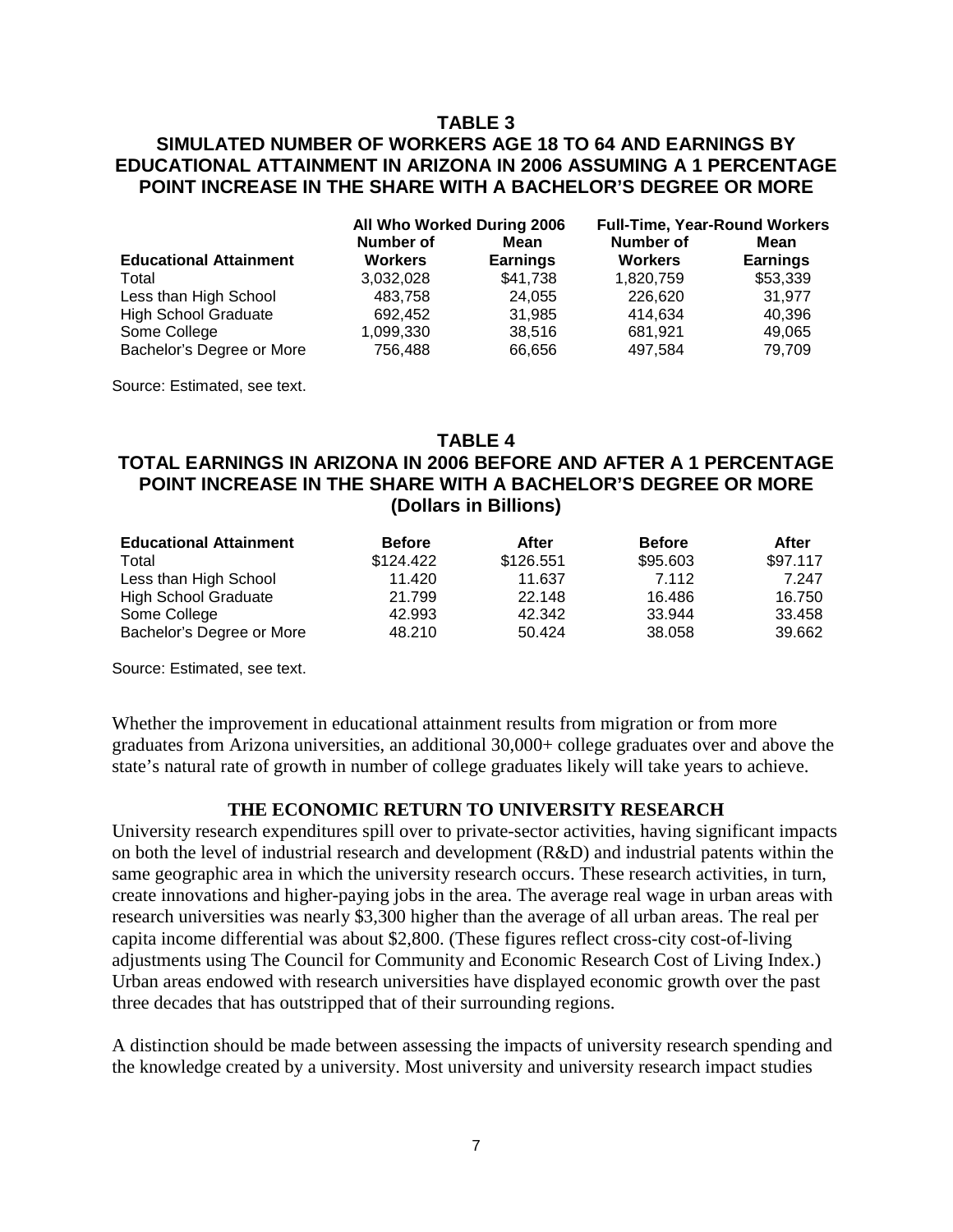assess only the spending, but even using this "follow the money" approach, which is the narrowest means to assess university research, a substantial economic impact is realized.

In addition to money circulating through the economy — creating jobs, wages and sales — a substantial amount of knowledge is created by university research, as measured by inventions, patents and licenses. This knowledge, in turn, creates jobs.

Licensees, start-ups and spinoff companies can have a substantial and long-lasting impact on the economy. There is evidence that these activities can have an economic impact each year that is at least as large as the direct economic impact of the research expenditures.

University research expenditures spill over to private-sector research activities, having significant impacts on both the level of industrial R&D and industrial patents within the same geographic area where the university research occurs. These research activities then create innovations and jobs in the area.

University research funding has been shown to positively affect overall economic growth or well-being. Some studies have found a direct link between university research and growth, while others have found the link through human capital formation or via the effect of research on new firm formation. University research also has been linked to increases in productivity and wage rates.

## **Calculation of the Impact**

Funding for research that comes to the state's universities from outside sources, such as the federal government and private institutions in the form of research grants and awards has an impact on the state economy in three ways. The first effect is the standard economic impact that results from the university's expenditure of the research funds. Based on a study at the University of Arizona, this effect is relatively modest, with a multiplier of 1.35. That is, a research grant of \$100 million results in a \$135 million impact on the Arizona economy from the expenditures undertaken by the university.

The second impact comes from private-sector companies that license university technology and start-up and spinoff companies that originate with university research. A study at the University of Utah found that that for each \$100 million in university research grants, wages at these private-sector companies increased \$54 million. Using the multiplier in the Utah study, the \$54 million multiplies to \$223 million.

The third effect is the result of spillovers from university research to the private sector other than to the spinoffs, start-ups, and licensees. According to a 1989 article in *The American Economics Review* by Jaffe, university research dollars increase the level of corporate R&D expenditures and the number of patents received by corporations in the same state. A 10 percent increase in university research dollars results in an increase in corporate R&D of 7 percent in the same state, on average. Given that corporate R&D expenditures are on average six times higher than university expenditures, the effect of university research is substantial.